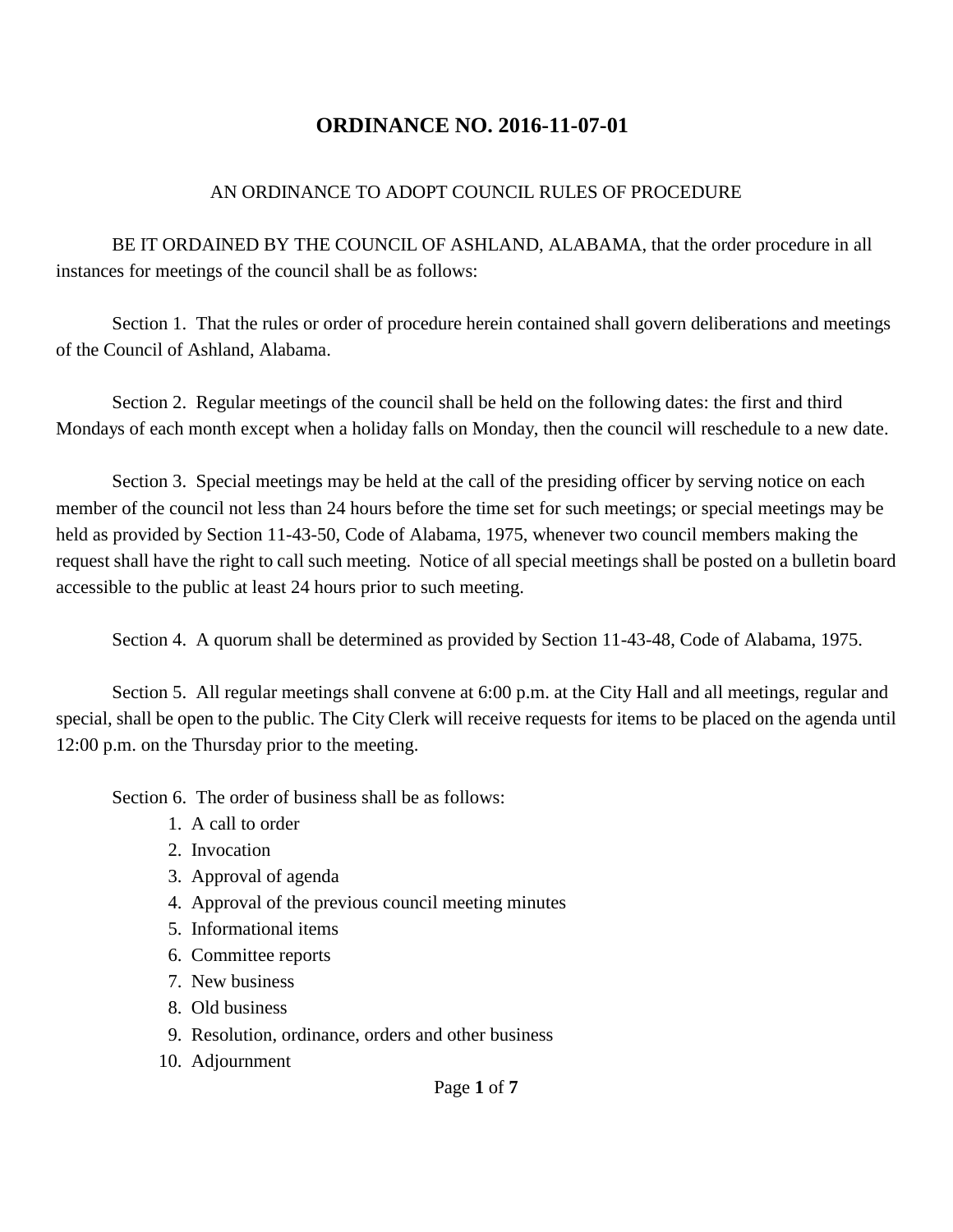Section 7. No member shall speak more than twice on the same subject without permission of the presiding officer.

Section 8. No person, not a member of the council, shall be allowed to address the same while in session without permission of the presiding officer.

Section 9. Motions shall be reduced to writing when required by the presiding officer of the council or any member of the council. All resolutions and ordinances and any amendments thereto shall be in writing at the time of introductions.

Section 10. Motions to reconsider must be made by a member who voted with a majority and at the same or next succeeding meeting of the council.

Section 11. Whenever it shall be required by one or more members, the yeas and nays shall be recorded and any member may call for a division on any question.

Section 12. All questions of order shall be decided by the presiding officer of the council, with the right of appeal to the council by any member.

Section 13. The presiding officer of the council may, at his or her discretion, call any member to take the chair, to allow him or her to address the council, make a motion, or discuss any matter at issue.

Section 14. Motions to lay any matter on the table shall be first in order, and on all questions, the last amendment, the most-distant day, and the largest sum shall be first-put.

Section 15. All meetings of the council shall be open to the public, except when the council meets in an executive session as authorized by state law.

Section 16. The council may meet in an executive session only for those purposes authorized by state law. When a council member makes a motion to go into an executive session for an enumerated purpose, the presiding officer shall put the motion to a vote. If the majority of the council shall vote in favor of the motion to go into an executive session, the body shall then move into an executive session to discuss the matter for which the executive session was called. No action may be taken in an executive session. When the discussion has been completed, the council shall resume its deliberations in public.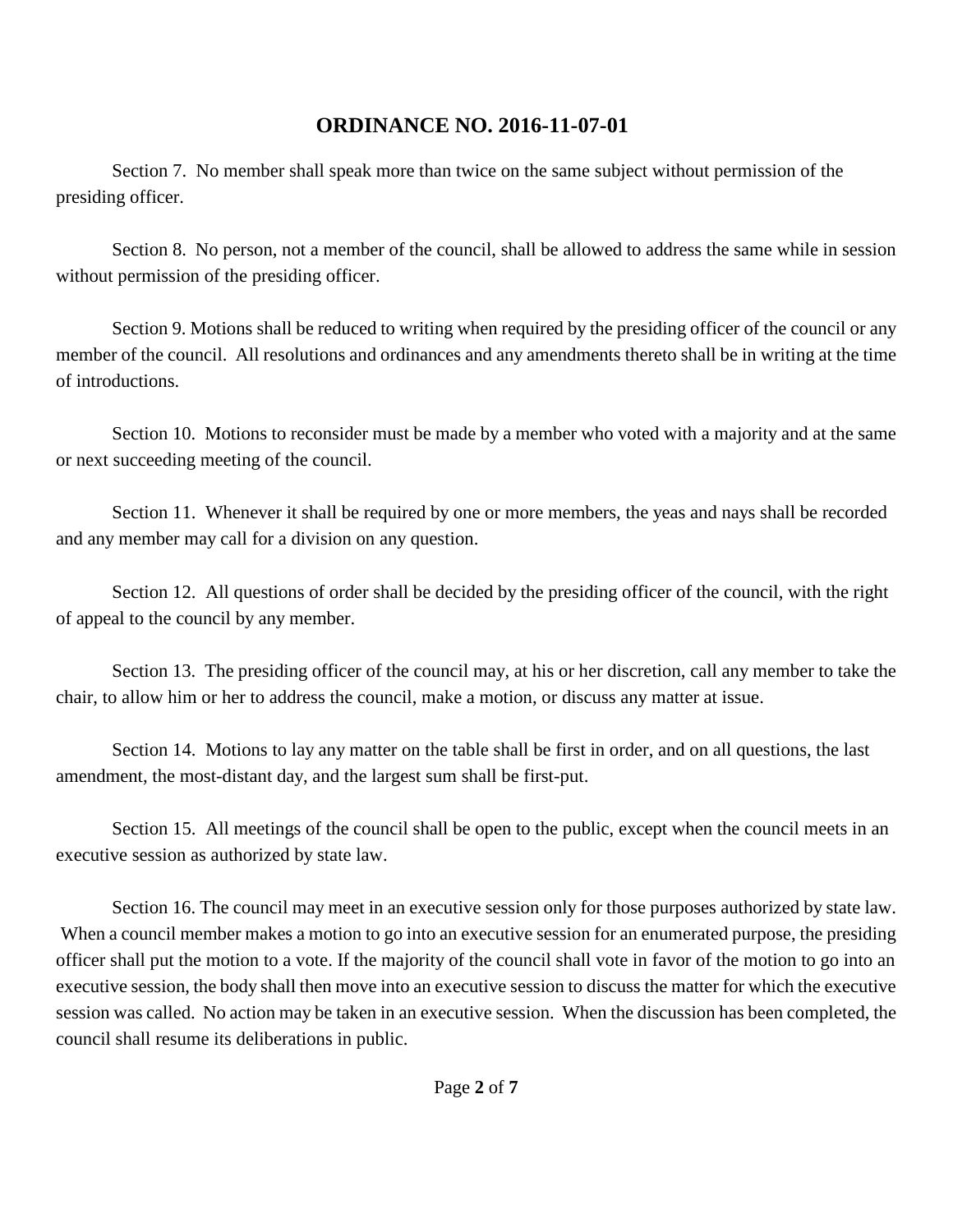Section 17. A motion for adjournment shall always be in order.

Section 18. The rules of the council may be amended in the same manner as any other ordinance of general and permanent operation.

Section 19. The rules of the council may be temporarily suspended by a vote of two-thirds of the members' present.

Section 20. The chairman of each respective committee, or the council member acting for him or her, shall submit or make all reports to the council when so requested by the presiding officer or any member of the council.

Section 21. All ordinances, resolutions or propositions submitted to the council which require the expenditure of money shall lie over until the next meeting; provided, that such ordinances, resolutions, or propositions may be considered earlier by unanimous consent of the council; and provided further, that this rule shall not apply to the current expenses of, or contracts previously made with, or regular salaries of officers, or wages of employees of the city.

Section 22. The clerk, engineer, attorney and chief of police, and such other officers or employees of the City of Ashland, shall, when requested, attend all meetings of the council and shall remain in the council room for such length of time as the council may direct.

Section 23. No ordinance or resolution of a permanent nature shall be adopted at the meeting at which it is introduced unless unanimous consent is obtained for the immediate consideration of such ordinance or resolution, such consent shall be by roll call and the vote thereon be spread on the minutes.

Section 24. Roberts Rules of Order is hereby adopted as the rules of procedure for this council in those situations which cannot be resolved by the rules set out in this ordinance.

Section 25. This ordinance shall go into effect upon the passage and adoption by the City Council of the City of Ashland, Alabama and posting as required by law.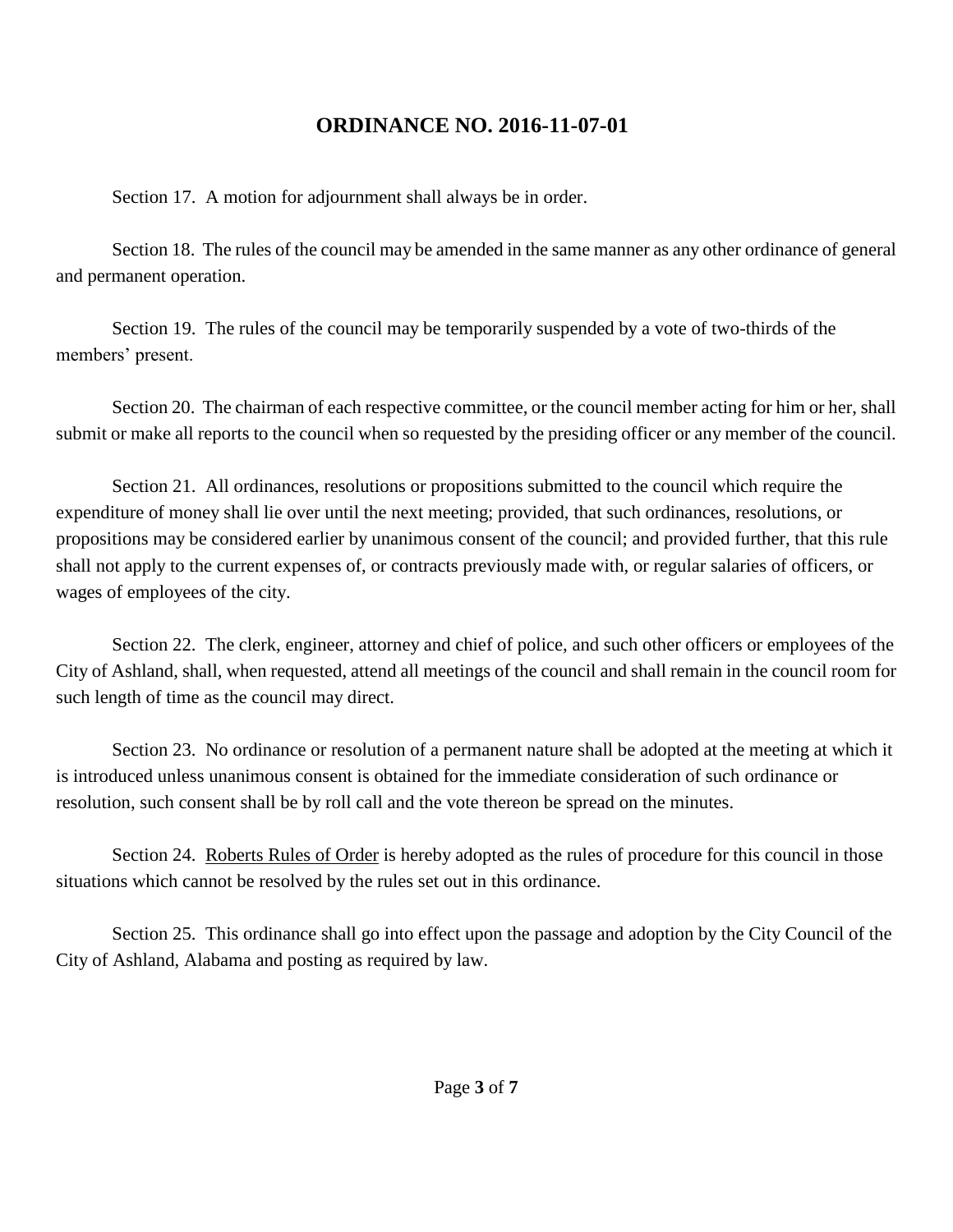Billy J. Smith, a member of the City Council of the City of Ashland, moved that all rules which would prevent the immediate consideration of Ordinance No. 2016-11-07-01, hereupon attached, be suspended and immediate consideration given to passage of said Ordinance. Said motion was seconded by Tommy Cantrell, a member.

The roll call vote on said motion was recorded as follows:

| <b>Mayor Larry Fetner</b>            | Yea |
|--------------------------------------|-----|
| Council Member Billy J. Smith        | Yea |
| Council Member Bobbie J. Steed       | Yea |
| Council Member Kim M. Cain           | Yea |
| Council Member Annette F. Gaither    | Yea |
| <b>Council Member Tommy Cantrell</b> | Yea |

The Mayor declared the motion passed by a unanimous vote of those members present in order to give immediate consideration to Ordinance No. 2016-11-07-01.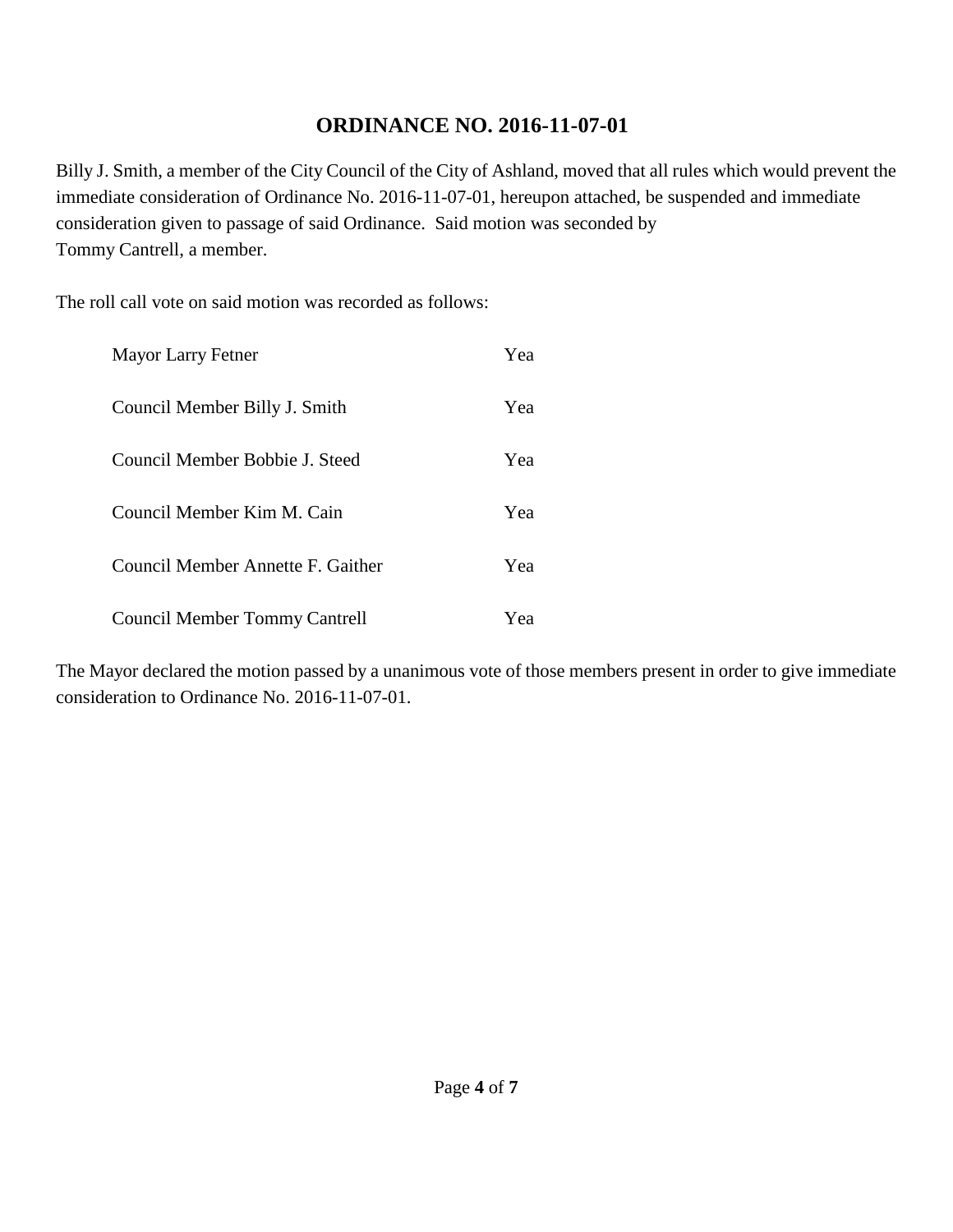THEREUPON Bobbie J. Steed, a member of the City Council of the City of Ashland moved to adopt Ordinance No. 2016-11-07-01 adopting the rules of procedure containing Robert's Rules of Order and Annette F. Gaither, a member of the City Council of the City of Ashland seconded the move that said Ordinance No. 2016-11-07-01 be given vote. The roll call vote on said motion was recorded as follows:

| Mayor Larry Fetner                   | Yea |
|--------------------------------------|-----|
| Council Member Billy J. Smith        | Yea |
| Council Member Bobbie J. Steed       | Yea |
| Council Member Kim M. Cain           | Yea |
| Council Member Annette F. Gaither    | Yea |
| <b>Council Member Tommy Cantrell</b> | Yea |

Said Ordinance passed by votes of all members of the Council present and the Mayor declared the same passed.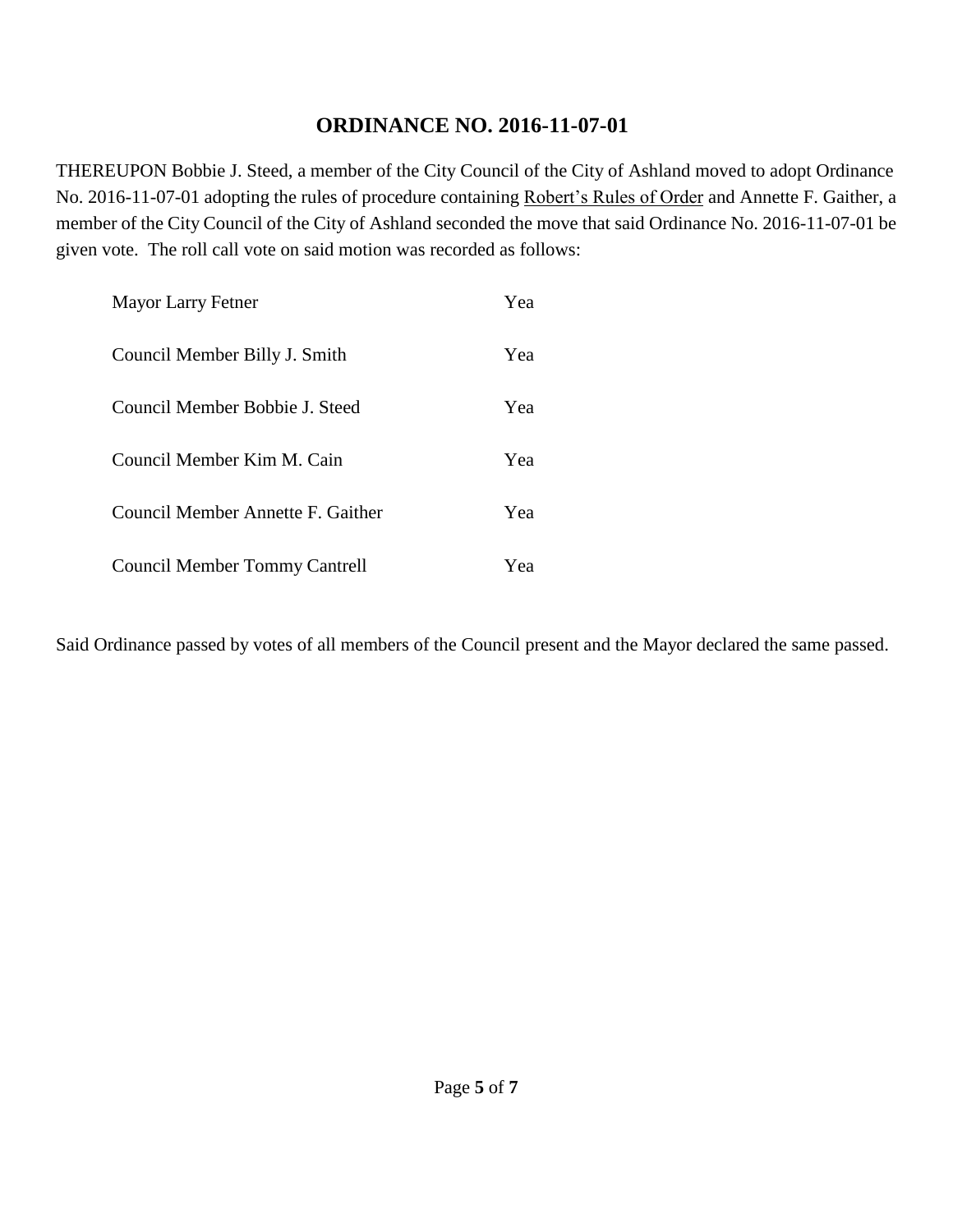ADOPTED this the  $7<sup>th</sup>$  day of November 2016.

\_\_\_\_\_\_\_\_\_\_\_\_\_\_\_\_\_\_\_\_\_\_\_\_\_\_\_\_\_\_\_\_\_\_

\_\_\_\_\_\_\_\_\_\_\_\_\_\_\_\_\_\_\_\_\_\_\_\_\_\_\_\_\_\_\_\_\_\_

\_\_\_\_\_\_\_\_\_\_\_\_\_\_\_\_\_\_\_\_\_\_\_\_\_\_\_\_\_\_\_\_\_\_

\_\_\_\_\_\_\_\_\_\_\_\_\_\_\_\_\_\_\_\_\_\_\_\_\_\_\_\_\_\_\_\_\_\_

\_\_\_\_\_\_\_\_\_\_\_\_\_\_\_\_\_\_\_\_\_\_\_\_\_\_\_\_\_\_\_\_\_\_

Council Member Billy J. Smith

Council Member Bobbie J. Steed

Council Member Kim M. Cain

Council Member Annette F. Gaither

Council Member Tommy Cantrell

{SEAL}

ATTEST APPROVED

Chelsey Wynn, City Clerk/Administrator Larry J. Fetner, Mayor

\_\_\_\_\_\_\_\_\_\_\_\_\_\_\_\_\_\_\_\_\_\_\_\_\_\_\_\_\_\_\_ \_\_\_\_\_\_\_\_\_\_\_\_\_\_\_\_\_\_\_\_\_\_\_\_\_\_\_\_\_\_